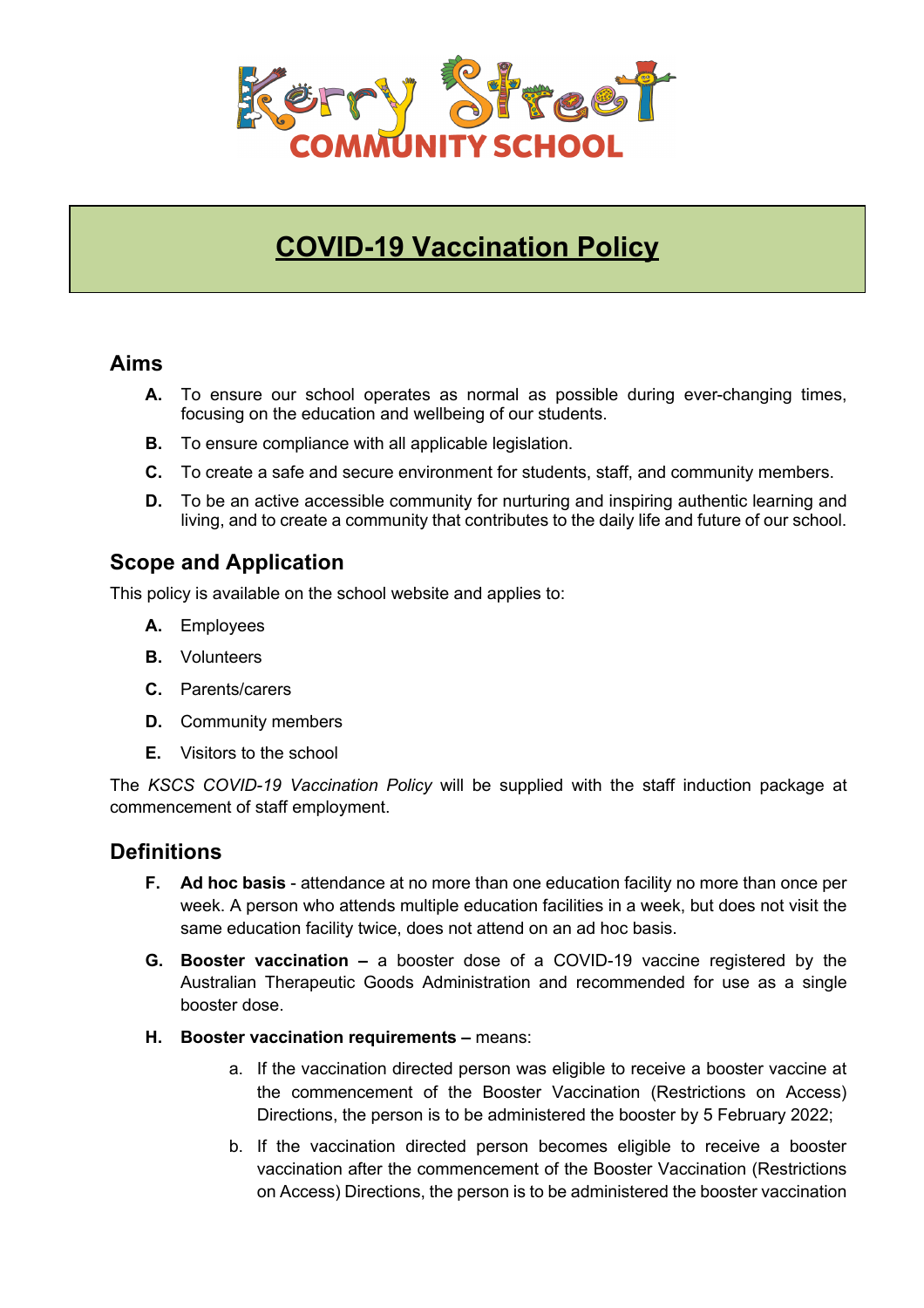within one calendar month of the date the person first became eligible, or by 5 February 2022, whichever is the latter.

- **I. Coronaviruses**  a large family of viruses that cause respiratory infections. These can range from the common cold to more serious diseases.
- **J. COVID-19** a disease caused by a new form of coronavirus.
- **K. Directions**  includes any direction under the Act, whether the direction is given orally or in writing.
- **L. Education workers** include:
	- **1.** a school worker; or
	- **2.** a community kindergarten worker.
- **M.** Eligible for Booster Vaccination any person listed in Schedule 1 of the Booster Vaccination (Restrictions on Access) Direction is to receive their Booster on a date which is 3 months from the date the person became fully vaccinated.
- **N. Employee** any person working directly for the school in a paid or unpaid capacity. This includes full-time, part-time, and casual employees, and parent coordinators.
- **O. Fully vaccinated** means that the person has been administered with two doses of a COVID-19 vaccine registered by the Therapeutic Goods Administration.
- **P. Medical exemption** a medical exemption recorded on the Australian Immunisation Register and displayed on the individual's Immunisation History Statement.
- **Q. Regular basis** more than once per week (either within one site or across multiple school sites).
- **R. School sites (education facility)** include:
	- **1.** a school;
	- **2.** a community kindergarten; and
	- **3.** a boarding premise (boarding/residential facilities).

A school site also includes where school activities are performed including camps and excursions.

- **S.** School hours the hours of the day that a student is required to attend school. At KSCS this is 8:45 am to 3:15 pm.
- **T. School worker** a person who:
	- **1.** is employed or engaged to work at school, including on a casual basis;
	- **2.** is on placement at a school, including a student on work experience;
	- **3.** provides goods or services at a school and is employed or otherwise engaged, including in a voluntary or unpaid capacity, to work at a school; and
	- **4.** participates in or facilitates activities at the school other than on an ad hoc basis, including parents/carers and community volunteers.
- **U. Third party providers** any company or entity providing goods or services to the school.
- **V. Vaccinated in accordance with the Directions** means: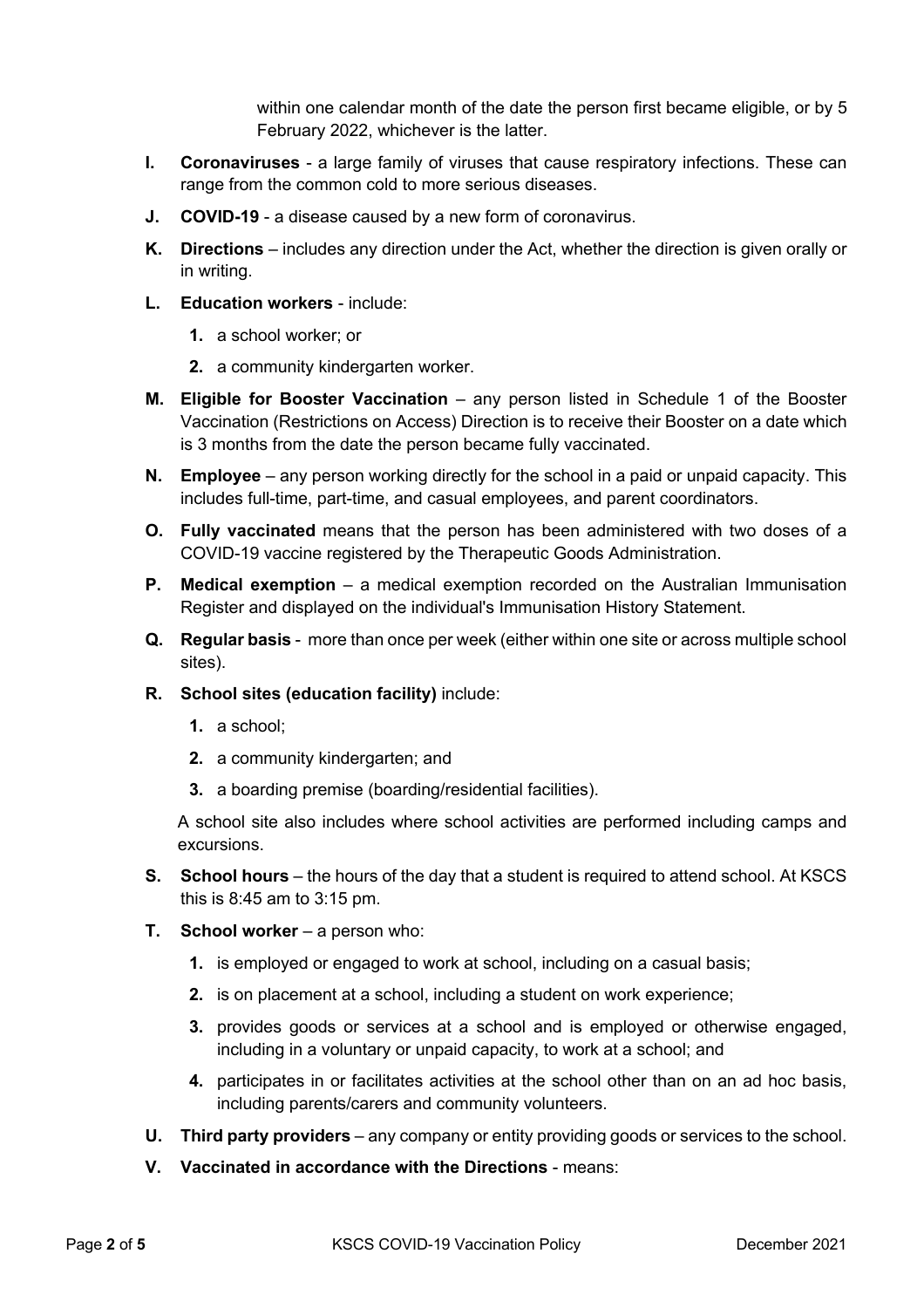- **1.** first dose on or prior to 31 December 2021 because from 12:01 am on 1 January 2022, a person who is an education worker must not enter, or remain at, an education facility if the person has not been partially vaccinated against COVID-19; and
- **2.** second dose on or prior to 30 January 2022 because from 12:01 am on 31 January 2022, a person who is an education worker must not enter, or remain at, an education facility if the person has not been double dose vaccinated against COVID-19.

# **Principles**

- **A.** To address the unique risks posed by COVID-19 to the education workforce the WA State Government has introduced the *Education Worker (Restriction on Access) Directions,* and *Booster Vaccination (Restriction on Access) Directions* for the purpose of preventing the spread of COVID-19 to children, students, families, and members of the education workforce in Western Australia, and the closure of education facilities due to outbreaks. Under the Directions, if a person does not meet the mandatory vaccination requirements, they will not be able to attend school to work.
- **B.** The collaboration and participation of parents/carers and community members is a core value at KSCS. Whilst ensuring the school complies with the *Education Worker (Restriction on Access) Directions,* and *Booster Vaccination (Restriction on Access) Directions,* KSCS will endeavour to implement structures and strategies to maximise participation by all members of our community.
- **C.** As state public health orders are constantly changing, it is important to monitor these developments and review the specific requirements. KSCS will ensure that the school monitors and follows the latest health advice and advice from key regulatory bodies. Communicating changes with the community at the earliest convenience.
- **D.** The COVID-19 vaccination status of employees and any other individuals is considered sensitive health information under the *Privacy Act* and the school will comply with their obligations under privacy legislation (see the *KSCS Privacy Policy* and the *KSCS Records Management Policy).*
- **E.** KSCS will consider the circumstances of any employee who chooses not to receive a COVID-19 vaccine or who chooses not to share evidence of their vaccination status, on a case-by-case basis.

# **Responsibilities**

#### **A. Board**

- **1.** Review and update this policy in consultation with relevant parties.
- **B. Principal**
	- **1.** Oversee the implementation of this policy to ensure compliance with the *Education Worker (Restrictions on Access) Directions,* and *Booster Vaccination (Restriction on Access) Directions*.
	- **2.** Only roster on, or otherwise permit to work at school, an education worker who is vaccinated or is an exempt person in accordance with the directions.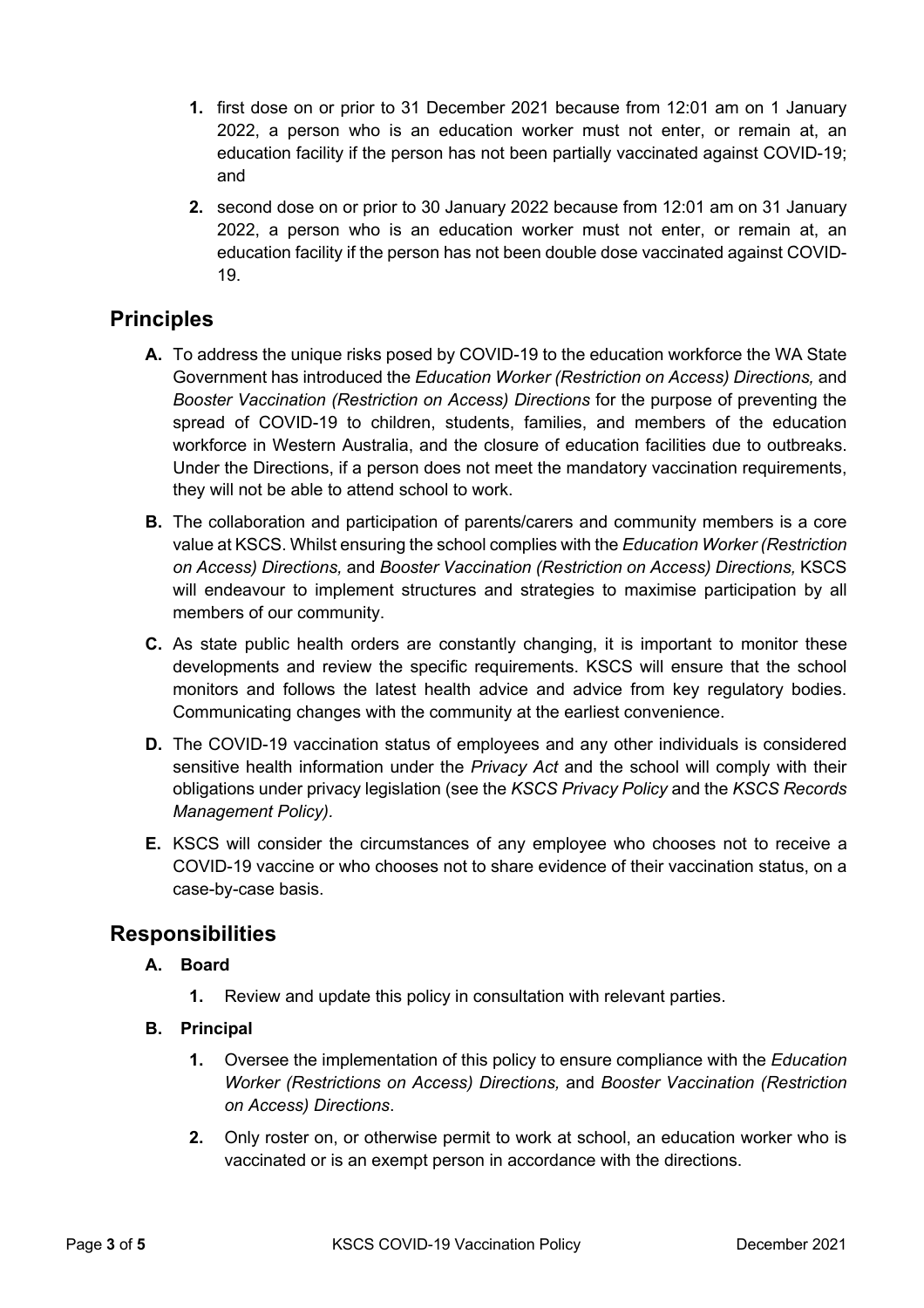**3.** Deal with all instances of staff or community members not meeting vaccination requirements.

#### **C. All Staff**

- **1.** Provide evidence of vaccination status as required.
- **2.** Comply with restrictions on access directions.
- **3.** Monitor and guide conversation regarding the Directions, and COVID-19 away from school premises.

#### **D. Administration Staff**

- **1.** Collect, maintain, and track the vaccination status of all employees, parents/carers, external providers, and visitors accessing the school site.
- **2.** Inform the Principal of any person not meeting vaccination requirements.
- **E. Adult members of school community including parents/carers, external providers, and visitors**
	- **1.** Provide evidence of vaccination status as required.
	- **2.** Comply with restrictions on access directions.
	- **3.** Ensure conversation regarding the Directions are kept off school premises.

### **Related Legislation**

- **A.** Education Worker (Restriction on Access) Directions (No.4)
- **B.** Booster Vaccination (Restriction on Access) Directions (No. 2)
- **C.** Fair Work Act 2009
- **D.** Industrial Relations Act 1979
- **E.** Occupational Safety and Health Act 1984
- **F.** Occupational Safety and Health Regulations 1996
- **G.** Privacy Act 1988
- **H.** Privacy Amendment (Enhancing Privacy Protection) Act 2012
- **I.** Public Health Act 2016 (WA)
- **J.** School Education Act 1999 (WA)
- **K.** Work Health and Safety Act 2011

### **Related Kerry Street Documentation**

- **A.** Procedures and Forms including:
	- **1.** COVID-19 Vaccination Procedures
	- **2.** Individuals Impacted by the Directions Table
	- **3.** Education Worker Directions Schedule 3
- **B.** KSCS Policies including:
	- **1.** Communicable Diseases